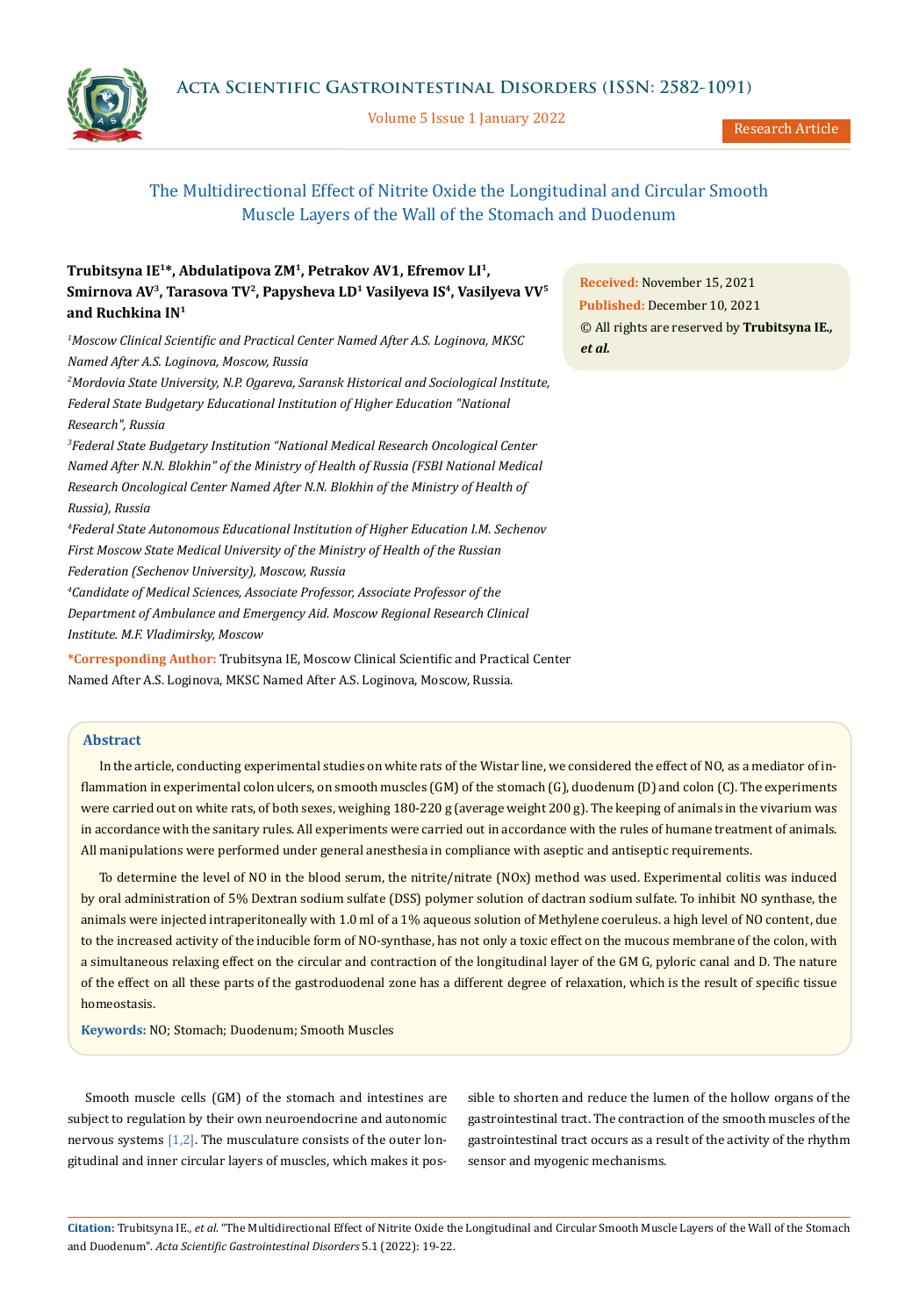GM can be in a reduced state for a long time without signs of fatigue. By the nature of the effect on external stimuli, smooth muscles can be divided into three groups:

- Muscles that contract in response to external stimulation and do not have spontaneous activity (pilomotor)
- Muscles with spontaneous rhythmic activity (muscles of the gastrointestinal tract). They respond to irritation on an allor-nothing basis.
- Muscles occupying an intermediate position between the first and second groups (circular intestinal muscles).

The regulation of GM contractions is complex multilevel [2], which is carried out by myogenic and neuro-humoral mechanisms, but the main role belongs to the nervous system. In the intestinal nervous system, excluding the stomach, there are from  $107$  to  $10^8$ nerve cells - almost the same as in the spinal cord.

- Myogenic mechanisms the basis is the property of GM to spontaneously contract and respond to irritation by contraction. This is an innate property of GM. The frequency of rhythmic contractions is set by the rhythm sensors and these rhythmic contractions and the activity of the sensors do not depend on the nervous system, but depends on the level of the membrane potential, metabolism, temperature, the magnitude of the peak potential discharges, etc. nervous system.
- The intramural nervous system consists of several plexuses:
- Myenteric (Auerbach), it lies between the circular and longitudinal muscle layers;
- Deep intermuscular (Vorobyevo);
- Submucosal (Meissner's);

These plexuses closely interact with each other, providing the closure of local reflex arcs, regulating the functional and motor activity of the digestive organs. In addition, more than one neurotransmitter usually works in the enteric nervous system and each neurotransmitter has its own receptor. Peristalsis is an internal self-sustaining function that does not stop even in isolated segments of the intestine. This is a complex movement process, when a wave of muscle relaxation is followed by a wave of contraction. The longitudinal layer is a rhythm sensor for the circular muscle layer, but the circular and longitudinal muscles in the final effect can be independent or opposite. Relaxation of the longitudinal muscle layer is carried out by non-adrenergic mediation, but active relaxation is due to the activation of adrenergic inhibitory mechanisms and is not eliminated by all known blockers of adrenergic and cholinergic innervation. The contraction of the circular and longitudinal muscles has a common non-choliergic initial pathway. Potentiation of the effect of target cells (myocytes) occurs when two or more substances act on them together, triggering different (non-competing) intracellular metabolic processes. These can be derivatives of amino acids, peptides, Ax, NO and other neurotransmitters. Contraction occurs when the Ax muscarinic receptors are stimulated on the surface of the muscle cell, and NO (nitric oxide) is the main mediator of relaxation after contraction.

 Where exactly NO is formed - in nerve endings or smooth myocytes - is unclear. In addition to endotheliocytes and neurons, the constitutive form of NO synthase was also found in myocytes [3]. The presence of NO in the peripheral nervous system is necessary for signal transmission in cholinergic synapses formed by postganglionic endings of the parasympathetic nervous system on smooth myocytes of internal organs. The release of acetylcholine in these synapses is accompanied by an increase in the concentration of NO in the synaptic region. As you can see, this is an interdependent process, an oscillatory response.



**Figure 1:** Rats with experimental DSS-induced colitis without methylene blue administration.

**Citation:** Trubitsyna IE*., et al.* "The Multidirectional Effect of Nitrite Oxide the Longitudinal and Circular Smooth Muscle Layers of the Wall of the Stomach and Duodenum". *Acta Scientific Gastrointestinal Disorders* 5.1 (2022): 19-22.

20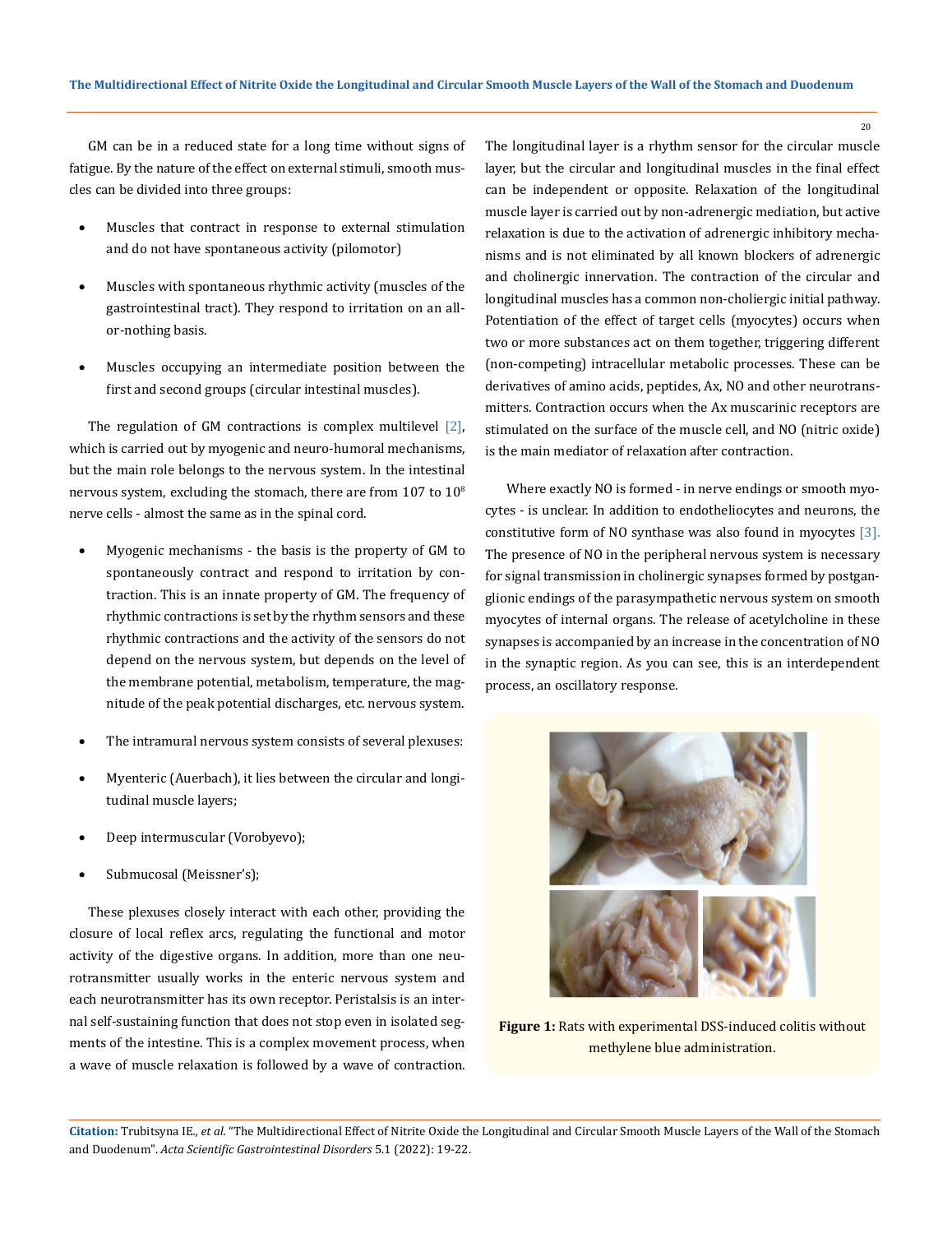Under physiological conditions, NO synthase synthesizes a picomolar amount of NO, which is quite sufficient to ensure the vital activity of an organ, tissue, and cell. It takes part in the regulation of vasodilation, electrolyte secretion, and a decrease in platelet aggregation. In pathological conditions (shock, inflammation, etc.), an inducible form of NO synthase synthesizes a micromolar amount of NO  $[4]$ , which can lead not only to a cytotoxic effect, but also to disrupt the relationship between active substances involved in the contraction and relaxation of smooth muscles.



**Figure 1:** Rats with experimental colitis caused by DSS with the introduction of methylene blue.

|                             | Level NO <sub>x</sub> , mkmol/l |                         |
|-----------------------------|---------------------------------|-------------------------|
| DSS                         | Without the intro-              | Introduction            |
|                             | duction of a NO <sub>x</sub>    | of methylene            |
|                             | inhibitor                       | blue                    |
|                             |                                 |                         |
|                             | $M \pm m$                       | $M \pm m$               |
| $DSS (n = 10+10)$           | $57.9 \pm 4.37$                 | $39.2 \pm 2.26^{\circ}$ |
| In intact animals $(n = 6)$ | $30.2 \pm 2.5$                  |                         |

**Table 1:** Level of stable no metabolites in rats NOx level, micromole/l.

The aim of our work is to reveal the participation of NO in the relaxation of GM in experimental colitis in rats.

#### **Materials and Methods, Discussion and Conclusion**

The experiments were carried out on white rats, of both sexes, weighing 180-220 g (average weight 200 g). The keeping of animals in the vivarium was in accordance with the sanitary rules. All experiments were carried out in accordance with the rules.

The method of determination of nitrite/nitrate (NOx) was used to determine the level of NO in blood serum [2]. Experimental colitis was caused by oral administration of a 5% solution of the polymer dactran sodium sulfate Dactran sodium sulfate (DSS). To inhibit NO synthase, 1.0 ml of 1% aqueous solution of Methyleni coeruelei, which is a non-specific inhibitor of inducible and constitutional forms of the enzyme, was administered intraperitoneally to animals.

The animals were divided into four groups. The first experimental - O1 (10 animals) - instead of water as a drink, a 5% solution of DSS + an intravenous injection of 1.0 ml of saline solution was obtained.

The second -  $O_2$  (10 animals) instead of water, DSS solution + I/w introduction of 1.0 methylene blue; the third K1 (5 animals) the control group normal diet and drinking I/w introduction of 1.0 ml of saline solution; the fourth K2 (5 animals) - normal diet and drinking + I/w introduction of 1.0 ml of methylene blue. The duration of the study is 7 days. On the seventh day, the animals were slaughtered under ether anesthesia. The stomach and duodenum were extracted, cut and the mucous membrane was revised. In the first group, when the stomach was opened, attention was drawn to the unusual arrangement of the folds. There are no longitudinal folds, only transverse folds are present, the gastric mucosa is "gathered" (Figure 1). This is possible if the circular muscles are relaxed and the longitudinal muscles are contracted. Priloroduodenal zone - the pyloric canal and proximal duodenum are dilated (Figure 1). The distal part of the duodenum - the longitudinal muscles are contracted, the circular muscles are relaxed, but to a lesser extent than in the proximal part, the effect of "gathering" is observed. In this group, the concentration of NO is twice the reference value (Table 1).

Thus, a high level of NO, due to the increased activity of the inducible form of NO synthase, has not only a toxic effect on the mucous membrane of the colon, but also a relaxing effect on the circular layer of smooth muscles of the stomach, pyloric canal, and duodenum. The nature of the impact on all these parts of the gastroduodenal zone has a different degree of relaxation, which is the result of specific tissue homeostasis.

**Citation:** Trubitsyna IE*., et al.* "The Multidirectional Effect of Nitrite Oxide the Longitudinal and Circular Smooth Muscle Layers of the Wall of the Stomach and Duodenum". *Acta Scientific Gastrointestinal Disorders* 5.1 (2022): 19-22.

21